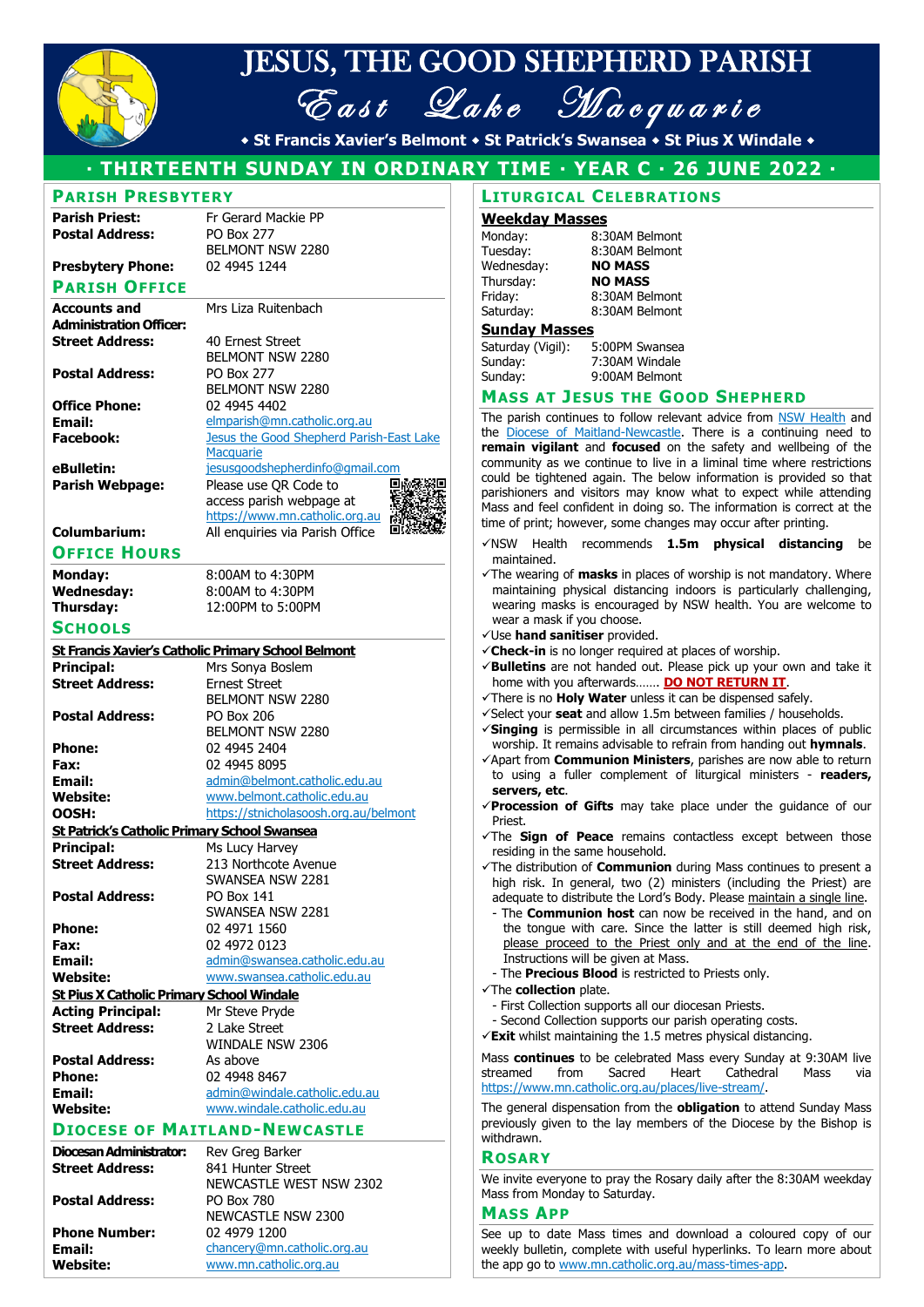# **· SACRAMENTS · PRAYER · REFLECTION ·**

### **SACRAMENTS**

The parish continues its commitment to providing a safe environment under the guidelines of the Catholic Diocese of Maitland-Newcastle COVID-19 Updates, information which aligns with the current Rules for business in NSW. The following information offers guidelines around Sacraments. This information is correct at the time of print; however, some changes may occur.

**Anointing and Viaticum:** Pastoral Care of the Sick and Dying continues with care, including visits and celebration of Anointing and Viaticum. To organize a visit to the sick and dying, or the celebration of Viaticum, contact Fr Gerard directly.

Communal celebrations of the Anointing of the Sick are not to take place.

**Baptism:** The Sacrament of Baptism can be celebrated: however, in the current circumstances Baptism can only be celebrated by the pouring of water and not by immersion. Baptism enquiries may be made via the Presbytery or Parish Office.

Baptism Preparation: The program is held every first Saturday of the month, except January, at 11:15AM in the Parish Hall at Belmont. Enrolment forms are available at each church or from the Parish Office. Our next meeting is on Saturday 2 July 2022. Bookings are essential.

**Funerals:** Funerals are permitted with no person limit. To organize a funeral please contact the Funeral Directors who will then contact the Parish Priest.

Columbarium: For an information handout contact the Parish Office.

**Marriage:** Weddings are permitted with no person limit. For all wedding enquiries or bookings, please contact Fr Gerard.

**Penance:** The celebration of the Sacrament of Penance is available.

Penance Times:

- **Belmont:** Saturday morning after Mass
- Swansea: Saturday evening before Mass

# **SAFEGUARDING OUR CHILDREN**

#### **AND VULNERABLE ADULTS**

The Diocese of Maitland-Newcastle has an abiding commitment to promote the safety, welfare and wellbeing of children and vulnerable adults. If you have any concerns for a child or vulnerable adult please contact the Office of Safeguarding: P 02 4979 1390 or E childprotection@mn.catholic.org.au or visit their website for further information www.officeofsafeguarding.org.au. **Please make yourselves familiar with the Safeguarding brochures in the entrance to the Church.**

Our Parish Promotors of the Office of Safeguarding are the members of our **Parish Pastoral Council**.

#### **SACRAM:** OUR CURRENT PARISH SACRAMENTAL PROGRAM: OUR CURRENT PARISH SACRAMENTAL PROGRAM: **OUR CURRENT PARISH SACRAMENTAL PROGRAM FEAST DAYS**

- $\frac{1}{20 \text{ km}}$  Cointe Retained Roy (Communication is in progress). The program for Confession is for children in Year 2 upwards, and 29 Jun: Saints Peter and Paul
- $\mathsf{z}\mathsf{z}$  but  $\mathsf{z}\mathsf{z}$  communication and  $\mathsf{z}\mathsf{z}$  are for  $\mathsf{z}\mathsf{z}$  are for  $\mathsf{z}\mathsf{z}$  are for  $\mathsf{z}\mathsf{z}$ 22 Jul: Saint Mary Magdalene
- $25 \text{ J} \text{u}$ : Saint James, Aposue 25 Jul: Saint James, Apostle
- 6 Aug: The Transfiguration of the Lord
- 8 Aug: Saint Mary of the Cross (Mary MacKillop), Virgin
- 10 Aug: Saint Lawrence, Deacon and Martyr

# 15 Aug: The Assumption of the Blessed Virgin Mary **NEXT WEEK'S READINGS**

# **Fourteenth Sunday in Ordinary Time Year C**

First Reading: Is 66:10-14 The Lord will prosper Jerusalem. Responsorial Psalm: Ps 65:1-7. 16. 20. R. v.1 (R.) Let all the earth cry out to God with joy. Second Reading: Gal 6:14-18 Paul boasts of the cross of Christ. Gospel Acclamation: Col 3:15. 16 Alleluia, alleluia! May the peace of Christ rule in your hearts, and the fullness of his message live within you. Alleluia! Gospel: Lk 10:1-12. 17-20 Jesus sends forth the seventy-two. OR Lk 10:1-9 Jesus sends forth the seventy-two.

#### **REFLECTION**

#### **By Dianne Bergant CSA**

Today we consider some of the personal difficulties we might have to face as disciples. First, there is no parttime discipleship. Our commitment must be wholehearted and complete. We must have a willing attitude that frees us interiorly from all other concerns so that we might be able to follow Christ regardless of our state in life or our occupation. This attitude of commitment comes not merely from our own generosity of heart but from our having been transformed into Christ through faith and baptism.



We may face conflicts when our various allegiances seem to clash. We may have family responsibilities. There are children to raise, elderly parents or infirm relatives to care for. What does discipleship require of us? We all must earn a living. Are we expected to leave our employment to follow Jesus? And if so, what then will we do? All disciples must face the interior struggle caused by the conflict of legitimate responsibilities.

The freedom of which Paul speaks comes with genuine love. If, out of love, we can negotiate successfully these conflicts caused by competing responsibilities, without compromising our total commitment to Christ, we will find a new kind freedom. This is the freedom that enables us to be faithful to both sets of responsibilities according to the proper priority. We will see that commitment to Christ is primary and the circumstances of our lives with the accompanying responsibilities set the parameters within which we live out our commitment. It is not in opposition with these responsibilities or despite them, but by means of or through them that we live out our discipleship. Dianne Bergant CSA

Dianne Bergant CSA was a Professor of Biblical Studies at Catholic Theological Union in Chicago, where<br>she taught from 1978 to 2014. She holds a BS in Elementary Education from Marian College, Fond du<br>Lac, WI; an MA and Ph Catholic/Jewish Scholars Dialogue (1988-2017) and sat on the editorial boards of The Bible Today (1979-2005), Biblical Theology Bulletin (1990-2014), Catholic Biblical Quarterly (1992-2001), New Theology<br>Review (1997-2003)

**Praying the Gospels:** God speaks to us through the words of the Gospel. You are invited to connect and pray with each other across the Diocese from your own home. Join us each Wednesday 5:00PM‐5:45PM. Zoom link: https://mncatholic.zoom.us/j/61036103033 Password: pray | Enquiries: rose.mcallister@mn.catholic.org.au

**Mystagogy Monday:** Mystagogical reflection invites us into a personal encounter with Christ in the gospel we have heard, the liturgy we have celebrated, or an experience of life or ministry. Join us each Monday morning at 10:00AM as we reveal the mystery of God found in the Sunday Gospel. Register: www.eventbrite.com.au/e/mystagogymondays-tickets-304319105637

## **Ecumenical Prayer Service in the spirit of Taizé:**  Date: First Sunday each month

Time: 5:00PM – 6:00PM followed by a shared supper. Venue: Immaculate Heart of Mary Church Tighes Hill

# **A VOCATION VIEW**

Will you choose to follow Jesus wherever he goes? To say "yes" without hesitation requires great trust. The reign of God needs servants to trust. (Luke 9:51-62). For more information regarding Vocations see Fr Gerard or E vocations@mn.catholic.org.au



# **PRAYER REQUESTS**

**Please pray for** Sick:

Recently Deceased: Marilyn Reich, Sr Patricia Lake RSM

Anniversaries: Noel Eade, Tom McEnearney.

Eternal rest grant to them, O Lord, and may light perpetual shine upon them.  $\oplus$  May their souls and the souls of all the faithful departed rest in peace. Amen

**Mass Intentions** for publication may be submitted on an envelope on the collection plate, or to the Parish Office by email, or by phone; by 9:00AM Wednesday each week ahead. Envelopes are available at the church entrance. Please write details clearly to avoid errors. A reminder that you need the permission of the person, or their family, to enable us to publish names.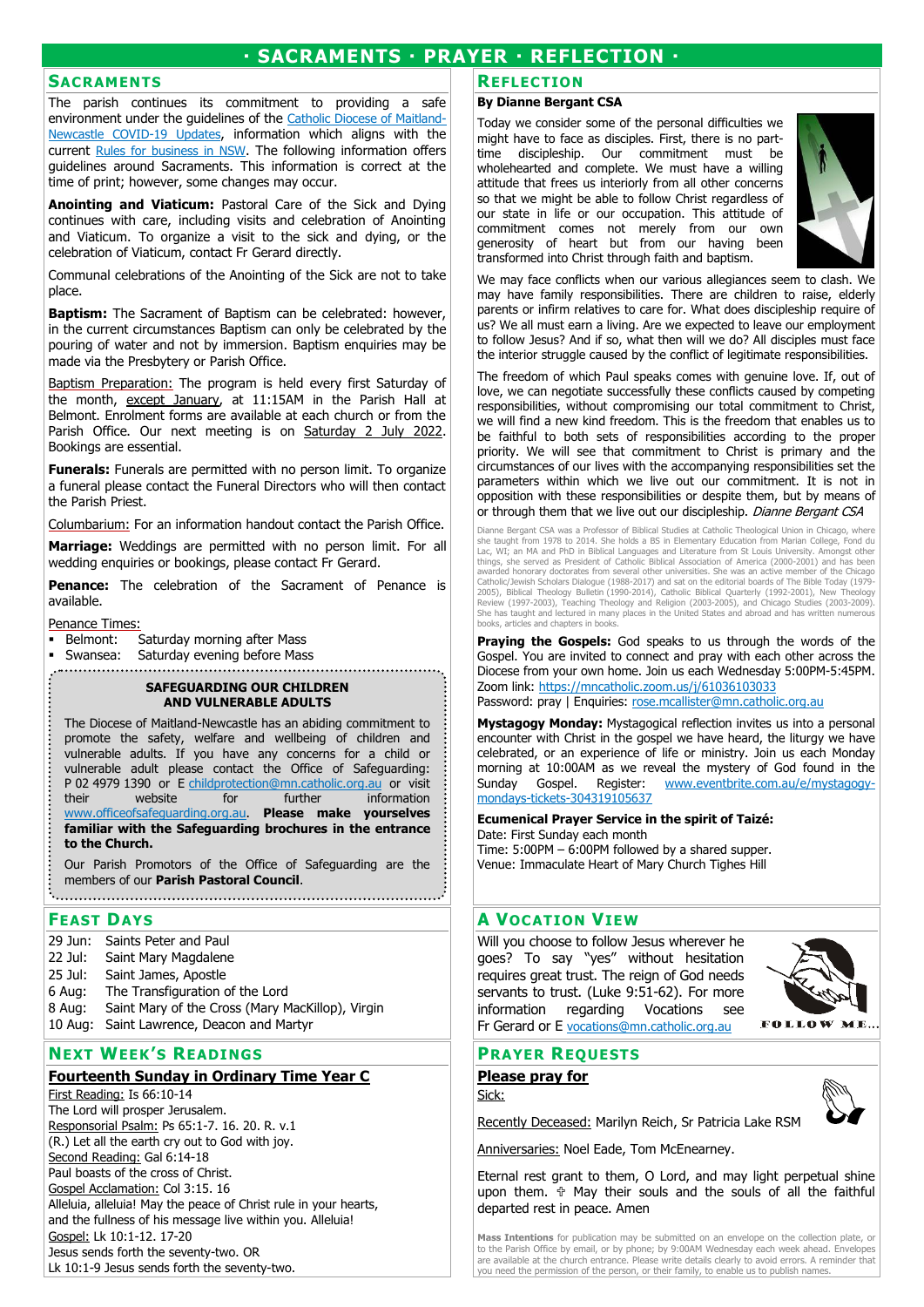# **PARISH NEWS**

**Parish Family Mass:** Welcome to everyone here today celebrating our Parish Family Mass at St Francis Xavier Church Belmont. Please join us after Mass for morning tea in the Church Hall.

**New to the Parish:** Welcome. If you have any enquiries or would like a Census Form, please contact the Parish Office.

**Thinking of becoming Catholic?** See or email Fr Gerard.

**Parish Office:** All face-to-face visits still require visitors to signin, hand sanitizing, and face masks are preferred if entering the building. Please do not visit if you are unwell. We can still assist you by post, phone, or email during normal office hours.

**Bulletin Notices:** Prayer requests and items for the parish bulletin need to be received at the Parish Office by 9:00AM Wednesday.

**Social Justice Collection:** Last weekend's total was \$194.95.

**Winter Appeal:** Thank you to everyone who gave generously to the St Vincent de Paul Society Winter Appeal.

**New Planned Giving Packs:** New envelope packs, including 'thank you letter', are now available at the back of the church. If you completed your white card, then your pack will be at the nominated church for pick up. All others will be available from Belmont Church until mid July. Please do not use the new pack until after 1 July 2022. Any enquiries contact the Parish Office.

**Mass Collections**: The First Collection is for the support of the Clergy around the Diocese and the Second Collection is for the support of the Parish. Thank you for your continued support.

**Catholic Weekly:** Available at the church entrance or subscribe via https://www.catholicweekly.com.au/subscriptions-to-thecatholic-weekly/.

**Aurora:** The Winter edition of Aurora is available at the church entrance. To subscribe E aurora@mn.catholic.org.au or go to https://www.mn.catholic.org.au/news-events/aurora/.

**Dio Update Newsletter:** To subscribe to a free Diocesan enewsletter go to https://www.mn.catholic.org.au/news-events/dioupdate-enewsletter/.

**MNnews:** To see updates and read stories about what is happening locally go to http://mnnews.today/.

### **PARISH GROUPS AND COMMITTEES**

**Family Group Movement:** Enquiries John and Pauline via P 02 4946 7460 or E mcgraths\_12@hotmail.com.

**Friendship Group for Singles:** The next lunch will be held on Sunday 3 July at 12:00PM, the venue being Swansea RSL. RSVP before 5:00PM Thursday 30 June by ringing Mary M 0408 498 898 or P 02 4972 0030.

**St Patricks Craft Group:** Our parish Craft Group gathers weekly at 9:30AM on Mondays, except January. Group has resumed and will meet in the Swansea Church Hall. All are welcome. Enquiries Gay M 0419 211 573.

**St Vincent de Paul:** To Join one of our Parish Conferences contact one of the presidents listed below.

| Paul         | 0418 240 604 |
|--------------|--------------|
| Anne         | 0439 814 874 |
| <b>Brian</b> | 0407 125 338 |
|              |              |

# **DIOCESE OF MAITLAND-NEWCASTLE**

**Pastoral Letter:** A copy of the Pastoral Letter to the People of the Diocese of Maitland-Newcastle is available at the church entrance. Please collect a copy and read it. This letter reinforces our commitment to safeguarding our children and vulnerable adults. In our parish the members of the Parish Pastoral Council are the Promoters of Safeguarding. Members are Parish Priest, School Principals, John Dwyer (Chairperson), Glenda Doggett, Brian Halligan, Pauline Holgerson, Pauline McGrath, Mary Ryan.

**Clinical Pastoral Education:** The Hunter Centre for Clinical Pastoral Education is running an Introductory Course in Clinical Pastoral Education for six (6) weeks commencing Monday 18 July. Topics covered will include Pastoral Care, Listening, Self-Awareness, Grief, Healing and Illness, Community.

Dates: Mondays 18, 25 July, 1, 8, 15, 29 August 2022 Time: 9:00AM to 4:00PM

Location: MacKillop Parish Hall, Milson Street Charlestown Enrolment: 1 July 2022 | Facilitator: Fr Roger Zohrab Enquiries: Fr Roger E rzohrab@bigpond.com or M 0408 151 481.

**Ecumenical and Interfaith Council – Aboriginal Spirituality Day:** The Diocesan Ecumenical and Interfaith Council would like to warmly invite you to join us to experience an Aboriginal Spirituality Formation Day. The day will concentrate on the core elements of Aboriginal Spirituality and will begin with Mass of the Land of the Holy Spirit, celebrated by Fr John Purnell.

Date: Thursday 14 July 2022 | Time: 9:00AM to 2:30PM Location: Our Lady of Good Counsel Church West Wallsend Registrations: https://www.eventbrite.com.au/e/aboriginal-spiritualityformation-day-tickets-322900222257

**Ecumenical and Interfaith Council – Church Crawl:** The Diocesan Ecumenical and Interfaith Council would like to warmly invite you to join us for a Church Crawl, to be held on Saturday 23 July from 9:30AM to 3:45PM. We will visit four Newcastle Churches in the one day, Christ Church Cathedral, Sacred Heart Cathedral, the Lutheran Church, and a Russian Orthodox Church. It will be an opportunity to unlearn, learn, and relearn by hearing about the faith of others, asking questions and getting to know others. To register go to: https://www.eventbrite.com.au/e/church-crawl-tickets-318631875517

**World Youth Day 2023 Lisbon:** World Youth Day 2023 will be hosted by Lisbon, Portugal. Our Maitland-Newcastle Pilgrimage will begin 21 July until 11 August 2023. Come and journey with us on a pilgrimage to the Holy Land and onto World Youth Day Lisbon 2023 in Portugal, where we will gather with other young people, celebrating our faith.

Ryan Gato is our Diocesan WYD Coordinator for 2023. He is currently employed by the Catholic Schools Office of Maitland-Newcastle, working as an Education Officer – Formation within the Religious Education and Spirituality Services team.

Ryan, having participated in a previous WYD, extends an invitation to all young adults to consider being a part of a pilgrimage that will encounter the Universal Church.

For more information go to https://www.mn.catholic.org.au/newsevents/world-youth-day-2023-lisbon/

# **PLENARY COUNCIL**

**Framework for Motions:** Our Diocese is inviting the community to provide feedback on the Introduction or any or all the eight (8) themes that make up the Framework for Motions. A copy of the whole document is available via https://plenarycouncil.catholic.org.au/. The feedback survey can be found via https://www.surveymonkey.com/r/WX99HNT. Any feedback provided will not only be used for the Plenary Council but will also assist in our Diocesan Synodal journey.

# **OTHER NEWS**

**Aid to the Church in Need Australia:** This is the Pontifical Foundation dedicated to supporting the suffering and persecuted Church. Our brothers and sisters in Lebanon are suffering due to ongoing financial and political instability. As the body of Christ we are called to support one another. Will you join us as we help them by providing food parcels to 500 needy families in the diocese of Baalbek, Lebanon?

To read about the project, or to make an offering visit: www.aidtochurch.org/monthlyproject.

Disclaimer: Unless otherwise stated, advertisements placed in this newsletter are by independent third parties who have no legal relationship with the Diocese. The activities or services of the<br>advertisers are not supervis Accordingly, the Diocese cannot accept any responsibility for the advertisers or the activities or services that are the subject of these advertisements.